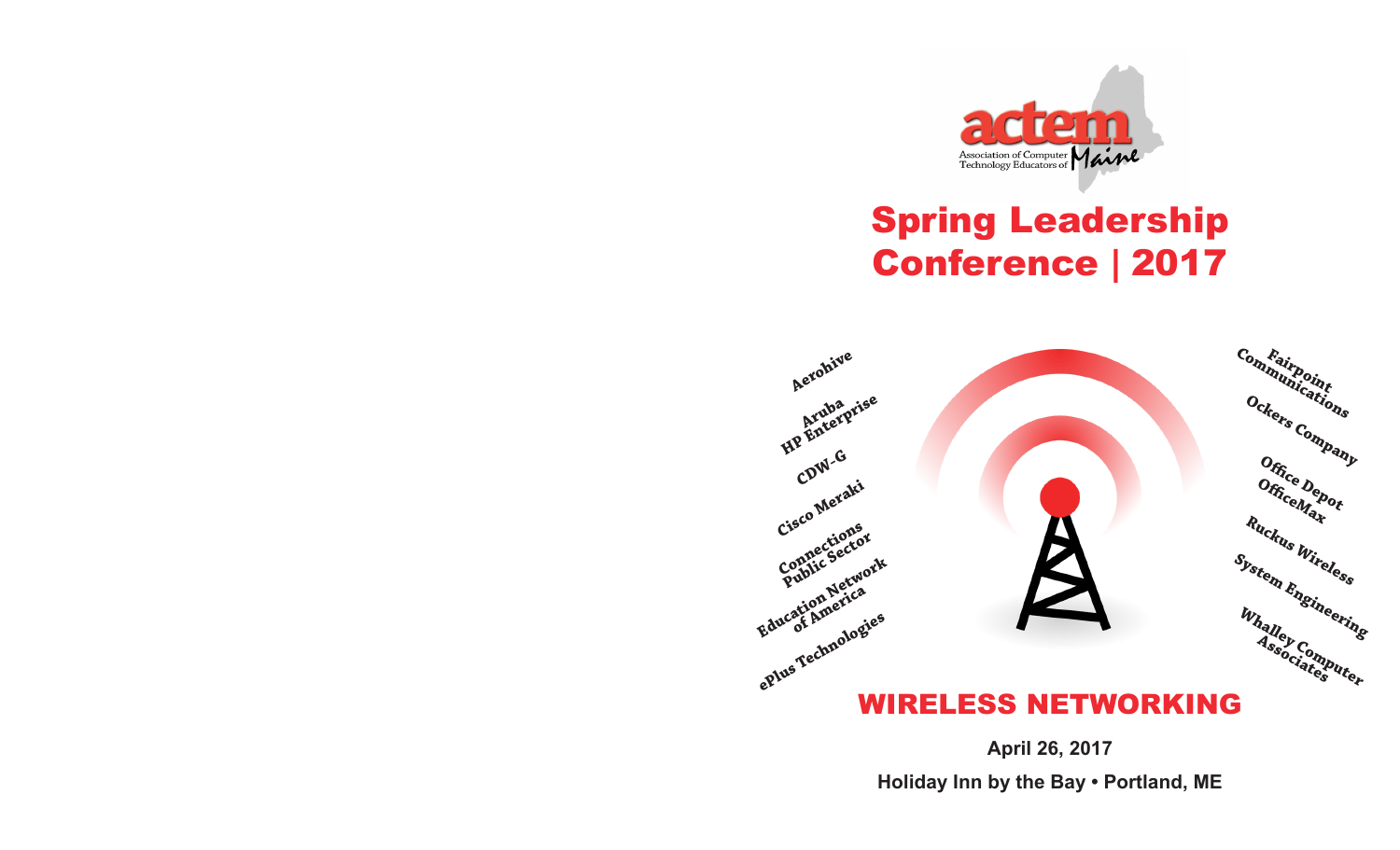## **Exhibitors**

#### **Aerohive | www.aerohive.com**

Aerohive enables our customers to simply and confidently connect to the information, applications, and insights they need to thrive. Our simple, scalable, and secure platform delivers mobility without limitations. For our customers worldwide, every access point is starting point. For more information, please visit www.aerohive.com.

#### **Aruba, a Hewlett Packard Enterprise Company | www.arubanetworks.com**

Aruba, a Hewlett Packard Enterprise company, is a leading provider of next-generation networking solutions for enterprises of all sizes worldwide. The company delivers IT solutions that empower organizations to serve the latest generation of mobile-savvy users who rely on cloud-based business apps for every aspect of their work and personal lives.

To learn more, visit Aruba at http://www.arubanetworks.com. For real-time news updates follow Aruba on Twitter and Facebook, and for the latest technical discussions on mobility and Aruba products visit Airheads Social at http://community.arubanetworks.com.

#### **CDW-G | www.cdwg.com**

CDW-G is a leading multi-brand technology solutions provider to business, government, education and healthcare organizations in the United States, Canada and the United Kingdom. A Fortune 500 company with multinational capabilities, CDW-G was founded in 1984 and employs approximately 8,500 coworkers. Our broad array of offerings range from discrete hardware and software products to integrated IT solutions such as mobility, security, cloud, data center and collaboration. For more information about CDW-G, visit www.CDW.com.

#### **Cisco Meraki | www.meraki.com**

Meraki is an enterprise-class Cisco solution, while providing ease of deployment, provisioning and management. The Meraki platform brings together wireless, switching, security, telephony, IP surveillance, and mobile device management under one pane of glass. For more information, please contact Sarah de Tuboly at sdetubol@cisco.com or Curt Owen at cuowen@cisco.com

#### **Connection Public Sector Solutions | www.govconnection.com**

Connection can help you seamlessly integrate all the latest technology into your classrooms and schools to create productive learning experiences for all students. We can also help you become comfortable and familiar with these new technologies. Advance your students' learning with 21st century classroom technology through Connection! For more information contact Jill Mead at jill.meade@connection.com or call 603.213.0987

#### **Education Networks of America | www.ena.com**

Education Networks of America ® understands that the best path to success is your own. That's why our solutions are designed to meet your specific needs and challenges. Our comprehensive broadband, Wi-Fi/LAN, communication, and cloud solutions enable you to achieve your goals while allowing you to focus on what matters most—the students. For more information, please visit www.ena. com, call 603-836-4472, or email mwoodrow@ena.com

#### **ePlus Technologies | www.eplus.com**

At ePlus, we engineer transformative technology solutions for the most visionary companies in the world. With expertise built upon the hard-won experience of our master architects, engineers, and consultants, we see our clients' horizons and craft sustainable IT roadmaps to get them there. Then we make it happen. Contact Jeff Mann at JMann@eplus.com or call 207.332.3520.

#### **FairPoint Communications| ADTRAN | www.fairpoint.com**

FairPoint Communications is a telecommunications company that provides a full range of communications services to communities throughout the United States.

ADTRAN - A leading global provider of networking and communications equipment. Our products enable voice, data, video and Internet communications across a variety of network infrastructures. For more information go to www.adtran.com

#### **Ockers Company | ockers.com**

The Ockers Company is a leading value-added Information Technology solutions reseller and service provider to educational and healthcare organizations as well as corporate and small to medium business throughout New England. Ockers Company is a reseller and installer of Hewlett Packard/Aruba. For more information contact Amy Dupuis at Amy@Ockers.com

## **Welcome**

Welcome to ACTEM's first spring leadership conference! This year's theme focuses on wireless networking. With the decreasing support from MLTI/DOE for wireless networks, we hope you find the day helpful.

ACTEM's goal in sponsoring this conference is to provide a forum of information for districts to explore options in wireless networking for their schools. General topics including erate, wireless security and many options for solutions along with a lunchtime keynote titled *Enabling Next Generation Wi-Fi in Today's Schools*.

Please be sure to visit the many vendors that have supported our efforts to bring this conference to you. Time slots are built into the conference program for you to visit these vendors.

We hope you enjoy this conference and gain valuable information to help you make informed decisions about the future of your school's wireless networks.

Future Leadership Conferences will have different focuses pertinent to school technology leaders. Please let us know how you liked our first conference and also suggest topics and themes for future events.

Enjoy the day! *Dennis Crowe, ACTEM President* **Keynote**

### **Enabling Next Generation Wi-Fi in Today's Schools**

*Michael McKerley, CTO and Vice President – Education Network of America*



Wi-Fi is an incredibly powerful resource that connects our students and educators to today's diverse and global digital learning landscape.

It is used in our schools, homes, libraries, and many of our public spaces. However, it is also an incredibly complex technology. Designing,

deploying, and maintaining a successful WLAN is no easy task and unfortunately, simply adding more access points isn't the answer to delivering seamless and robust connectivity. Respected Wi-Fi expert Michael McKerley has put together a list of some of the common myths and realities surrounding current Wi-Fi networking products and services. During his informative presentation, he will outline these myths and discuss the steps Maine's school districts should consider when evaluating WLAN technologies to support their digital learning environments. During his informative presentation, he will outline these myths and discuss the steps Maine's school districts should consider when evaluating WLAN technologies to support their digital learning environments.





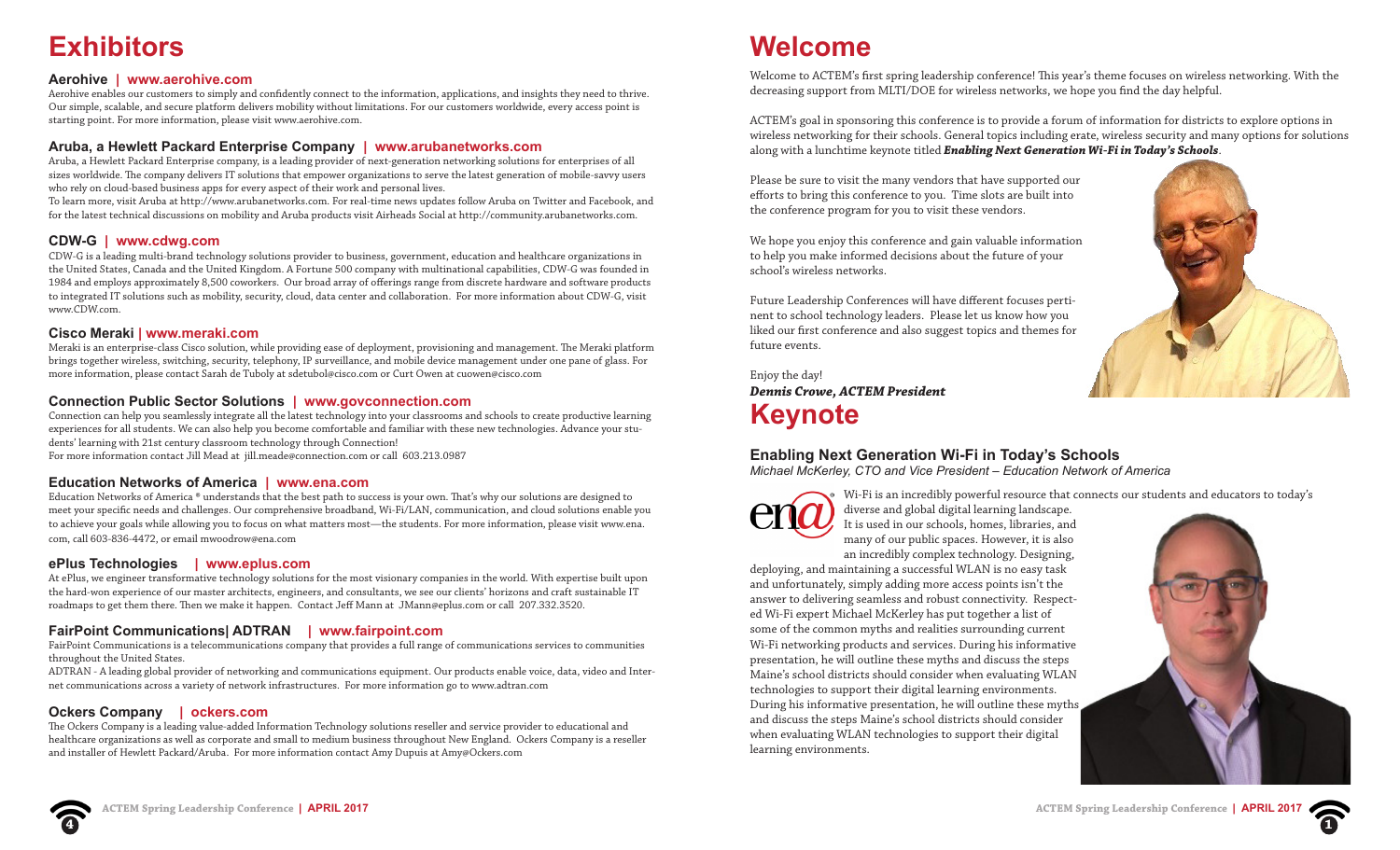|                                      | All Workshop Rooms Located on the Second Floor                                                   |                                                                                                                                                  | <b>Workshop Rooms Accessible by Stairs or Elevator</b>                                                                                                                            |                                                                                                                    |                                                                                                              |
|--------------------------------------|--------------------------------------------------------------------------------------------------|--------------------------------------------------------------------------------------------------------------------------------------------------|-----------------------------------------------------------------------------------------------------------------------------------------------------------------------------------|--------------------------------------------------------------------------------------------------------------------|--------------------------------------------------------------------------------------------------------------|
| <b>SCHEDULE</b>                      | <b>York Room</b>                                                                                 | <b>Somerset Room</b>                                                                                                                             | <b>Cumberland Room</b>                                                                                                                                                            | <b>Lincoln Room</b>                                                                                                | <b>Oxford Room</b>                                                                                           |
| 8:30 AM                              | <b>Opening &amp; Welcome   Casco Bay Hall</b>                                                    |                                                                                                                                                  |                                                                                                                                                                                   |                                                                                                                    |                                                                                                              |
| Session 1<br>$9:00 - 9:45 AM$        | <b>Comparing Wireless</b><br><b>Techology &amp; Vendors</b><br>Dave Lavallee, ePlus Technologies | <b>Smart Wireless Campus and</b><br><b>Best Practices in K-12</b><br>Doug Hyde, Aruba, a Hewlett Packard<br>Enterprise company                   | <b>Customized Wi-Fi solutions Created</b><br>for Today, Engineered for Tomorrow<br>Michael McKerley   ENA - Education<br>Network of America                                       | Why Cloud-Based WiFi is a<br>Good Option for K-12<br>Keith Brain, Fairpoint Communications &<br>John Coyle, ADTRAN | E-Rate 101<br>Amy Passow   CDWG E-Rate Specialist                                                            |
| $9:45 - 10:45$ AM                    | Vendor Time   Casco Bay Hall                                                                     |                                                                                                                                                  |                                                                                                                                                                                   |                                                                                                                    |                                                                                                              |
| <b>Session 2</b><br>10:45 - 11:30 AM | What you need to know about<br><b>Wireless Security</b><br>Dave Lavallee, ePlus Technologies     | <b>Wireless Architectures and</b><br><b>Best Practices in K-12</b><br>Dan Aguilar, Sr. Field Solutions Architect, Net-<br>work Solutions   CDW-G | <b>Discover Mobile Device</b><br>Management technologies that are<br>driving the Internet Of Things<br>Dan Sullivan, Sr. Solution Architect<br><b>Whalley Computer Associates</b> |                                                                                                                    | Overview of E-Rate &<br><b>Wi-Fi Options</b><br>Anne Perloff   Maine State<br>E-Rate Coordinator for Schools |
| 11:30 AM - 1:00 PM                   | Lunch, Keynote & Vendor Time   Casco Bay Hall                                                    |                                                                                                                                                  |                                                                                                                                                                                   |                                                                                                                    |                                                                                                              |
| <b>Session 3</b><br>1:00 - 1:45 PM   | <b>Comparing Wireless</b><br><b>Techology &amp; Vendors</b><br>Dave Lavallee, ePlus Technologies | <b>Wireless Architectures and</b><br><b>Best Practices in K-12</b><br>Dan Aguilar, Sr. Field Solutions Architect, Net-<br>work Solutions   CDW-G | <b>Discover Mobile Device</b><br>Management technologies that are<br>driving the Internet Of Things<br>Dan Sullivan, Sr. Solution Architect<br><b>Whalley Computer Associates</b> | Why Cloud-Based WiFi is a<br>Good Option for K-12<br>Keith Brain, Fairpoint Communications &<br>John Coyle, ADTRAN | Overview of E-Rate &<br><b>Wi-Fi Options</b><br>Anne Perloff   Maine State<br>E-Rate Coordinator for Schools |
| $1:45 - 2:15$ PM                     | Afternoon Snack & Vendor Break   Casco Bay Hall                                                  |                                                                                                                                                  |                                                                                                                                                                                   |                                                                                                                    |                                                                                                              |
| <b>Session 4</b><br>$2:15 - 3:00$ PM | What you need to know about<br><b>Wireless Security</b><br>Dave Lavallee, ePlus Technologies     | <b>Smart Wireless Campus and</b><br><b>Best Practices in K-12</b><br>Doug Hyde, Aruba, a Hewlett Packard<br>Enterprise company                   | <b>Customized Wi-Fi solutions Created</b><br>for Today, Engineered for Tomorrow<br>Michael McKerley   ENA - Education<br>Network of America                                       |                                                                                                                    | E-Rate 101<br>Amy Passow   CDWG E-Rate Specialist                                                            |
| 3:10 PM                              | <b>Closing &amp; Door Prizes   Casco Bay Hall</b>                                                |                                                                                                                                                  |                                                                                                                                                                                   |                                                                                                                    |                                                                                                              |

### **Workshop Descriptions:**

#### **Comparing Wireless Technologies & Vendors | Sessions 1 & 3**

This session will take a platform neutral look at today's wireless technologies and what is right for your school. We will look at the leading vendors and do a comparison of different architectures, models, and feature sets. This session will also provide the opportunity for participants to share their own experiences in a round-table format. *Dave Lavallee, ePlus Technologies*

#### **Smart Wireless Campus and Best Practices in K-12 | Sessions 1 & 4**

Computer-based learning is far more engaging to today's tech-savvy students than outdated textbooks. As a result, digital learning is gathering momentum in schools across the world. This places new pressures on school wireless LANs (WLANs). This session explores the top 10 things you should consider when choosing a WLAN to support your digital learning initiatives. *Doug Hyde, Aruba, a Hewlett Packard Enterprise company*

#### **Customized Wi-Fi solutions Created for Today, Engineered for Tomorrow:**

#### **ENA Air, ENA AdvantEdge and ENA Wi-Fi Professional Services | Sessions 1 & 4**

Anytime, anywhere learning is critical for today's learners. Students, educators, staff, and guest community members need continuous, secure connectivity without experiencing Wi-Fi drop offs or delays. Join us to explore and discuss options for comprehensive managed Wi-Fi solutions, self-managed turnkey Wi-FI services, and expert Wi-Fi professional services to help you provide exceptional Wi-Fi to your community and meet and exceed the needs of your most demanding users. Discover the transformative impact ENA's Wi-Fi solutions can have on your learning environment. *Michael McKerley, CTO and VP– Education Network of America*

#### **Why Cloud-Based Wi-Fi is a Good Option for K-12 | Sessions 1 & 3**

Learn why schools are turning to cloud-based Wi-Fi solutions. With its scalability, flexibility, ease of management, and lower upfront costs, cloud-based Wi-Fi can address schools' needs today while providing a path to support tomorrow's bandwidth and endpoint security requirements. *Keith Brain, Fairpoint Communications and John Coyle, ADTRAN*

### **Workshop Descriptions:**

#### **E-Rate 101 | Sessions 1 & 4**

CDW•G has the experience to help schools maximize their E-Rate funding. In 2014, the program was modernized to better support the ever expanding needs of connectivity in K12 School Districts. We'll go over the basics of the program, with a focus on Category 2 or Internal Connections. *Amy Passow, CDWG E-Rate Specialist*

#### **What you need to know about Wireless Security | Sessions 2 & 4**

This session is geared to anyone interested in learning more about how to protect their wireless network from security threats. We will examine industry trends, new technologies and look at what other school districts are doing to protect themselves. The goal will also be to look at what is available in the market to determine what tools are most cost-effective to provide the maximum protection for school districts without breaking the bank. *Dave Lavallee, ePlus Technologies*

#### **Wireless Architectures and Best Practices in K-12 | Sessions 2 & 3**

A guide to the various wireless architectures available, along with factors to consider when planning an implementation of best in class Wi-Fi networks. *Dan Aguilar, Sr. Field Solutions Architect, Network Solutions, CDWG*

#### **Overview of E-Rate and Wi-Fi Options | Sessions 2 & 3**

This workshop will present an overview of the E-Rate application process and identify Wi-Fi components that are eligible for E-Rate funding. It will be offered by *Anne Perloff, Maine State E-Rate Coordinator for Schools.*

#### **Discover Mobile Device Management technologies that are driving the Internet Of Things | Sessions 2 & 3**

From Wearables, to Coke Machines, to the Amazon Drone Fleet and inside your new car; it's here NOW! *Dan Sullivan, Sr. Solution Architect | Whalley Computer Associates*